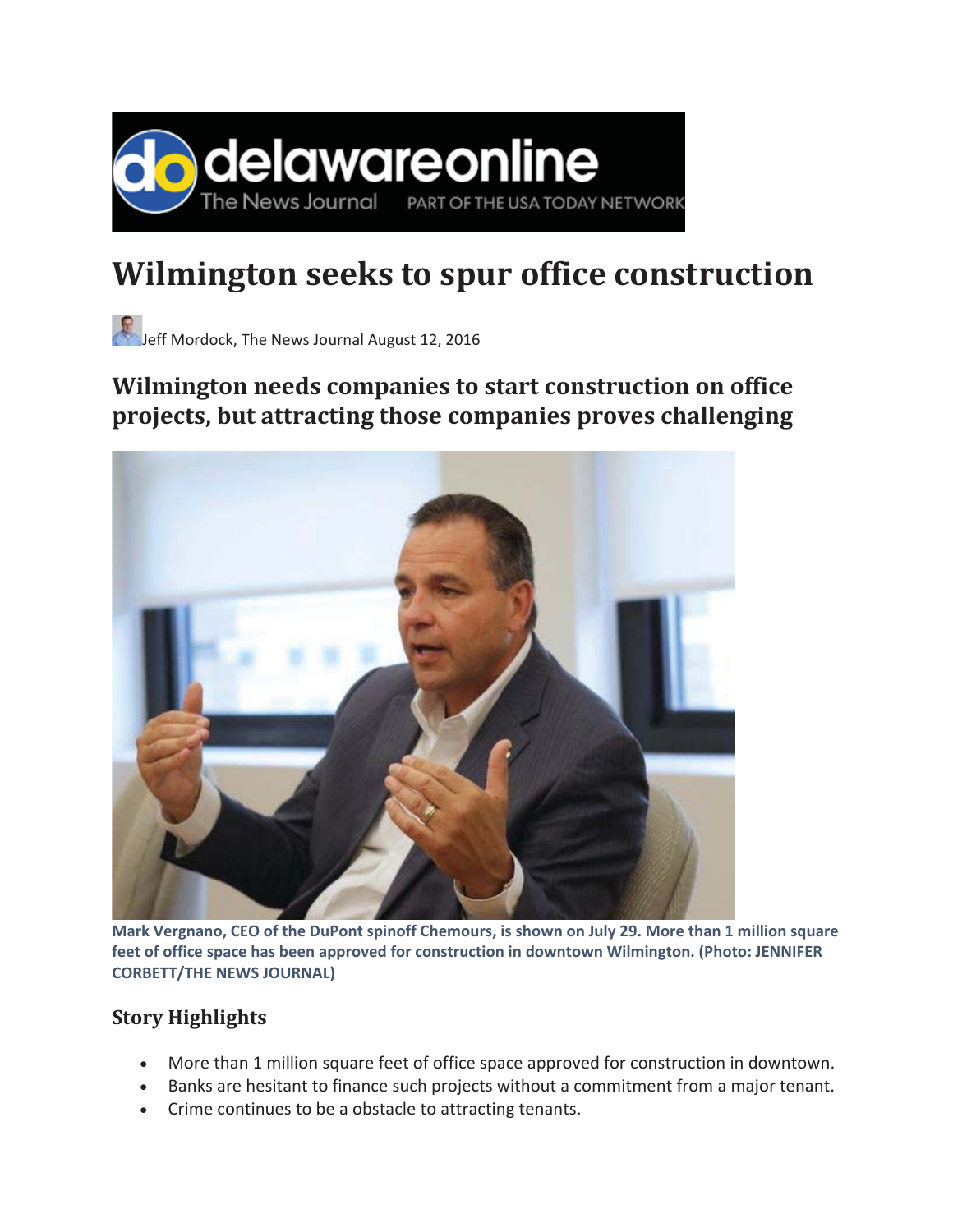If you build it, the corporations will come.

But first Wilmington developers need to build it.

More than 1 million square feet of office space has been approved for construction in prime downtown Wilmington locations. That space could be ideal to entice a major corporation to relocate its headquarters here. However, banks are hesitant to finance such projects without a commitment from a major tenant, and corporations are uneasy about signing a lease for an unfunded speculation project.

"You run into the old issue of the chicken and the egg," said Pete Davisson, a commercial real estate broker in the city for more than 30 years.

Last week Chemours, a \$6 billion chemical company spun off from DuPont, announced plans to keep its global headquarters in downtown Wilmington. The company is based in the iconic DuPont Building along Rodney square, but will spend the next six to eight months scouting potential new sites in the city.

Chemours' decision keeps 1,000 jobs in the state, including 800 in Wilmington. City officials are hopeful it sends a signal to other corporations that Wilmington is an attractive city for a headquarters.

Yet, there are only two Wilmington buildings that can support the roughly 200,000 square feet or so a company would need for a headquarters. The Brandywine Building at 1000 N. West St. has about 240,000 square feet, while the Hercules Building at 1313 N. Market St. has more than 200,000 square feet of available space.

The city posted a 17.9 percent office vacancy rate in the second quarter of 2016, according to a report from commercial brokerage firm Jones Lang LaSalle. However, that number drops to 15 percent for Class A space, which would be a requirement for any corporate headquarters. Also, much of that space is not contiguous, which companies will likely demand for a headquarters.

Davisson said the 15 percent vacancy rate for Class A space issolid for a small city like Wilmington.

"The ideal number is between 10 and 14 percent," he said. "Everyone is happy when it is in that range because you have space left to help existing tenants grow."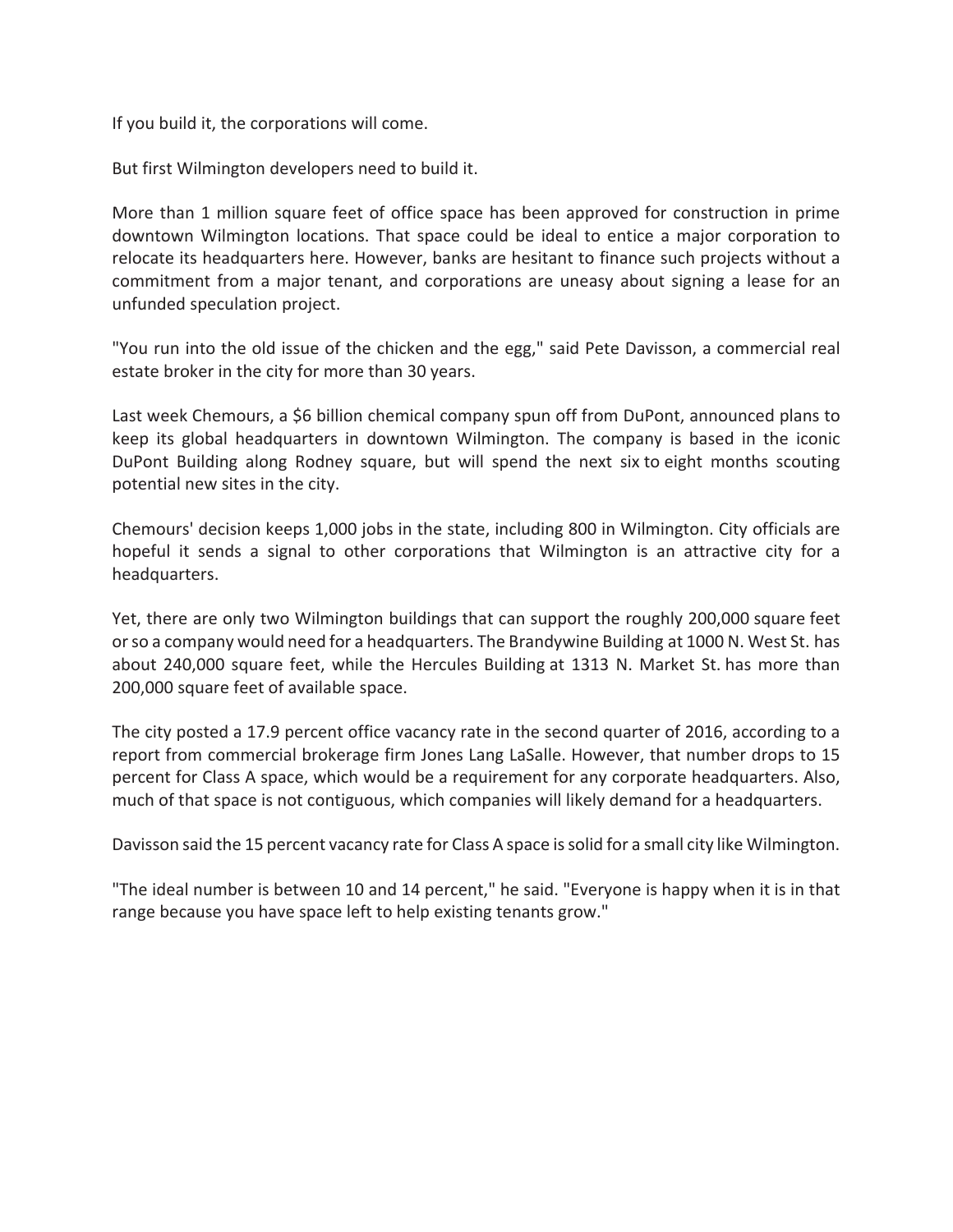

**A parcel near Justison Landing has been approved for as much as 300,000 square feet of office space.(Photo: Jeff Mordock/The News Journal)**

That leaves new construction as the city's best option to create the world class facilities today's companies desire.

Jeff Flynn, economic development director for Wilmington, said there are at least five sites in downtown Wilmington and along the Riverfront approved for new office construction. He said some of these locations could support buildings as large as 300,000 square feet. Those sites sit at around 800 Delaware Ave., 1200 Market St., 1003 Jefferson St. in downtown and two other parcels are near Justison Landing, according to Flynn.

"I've never had a problem recruiting a company because of a lack of space," Flynn said.

The biggest reasons companies are foregoing downtown are the advantages offered by larger, suburban campuses, said Blaise Fletcher, executive vice president of Jones Lang LaSalle's Wilmington office. One such benefit to being based in the suburbs is the employees don't

have to pay a tax on their salaries like they do in Wilmington.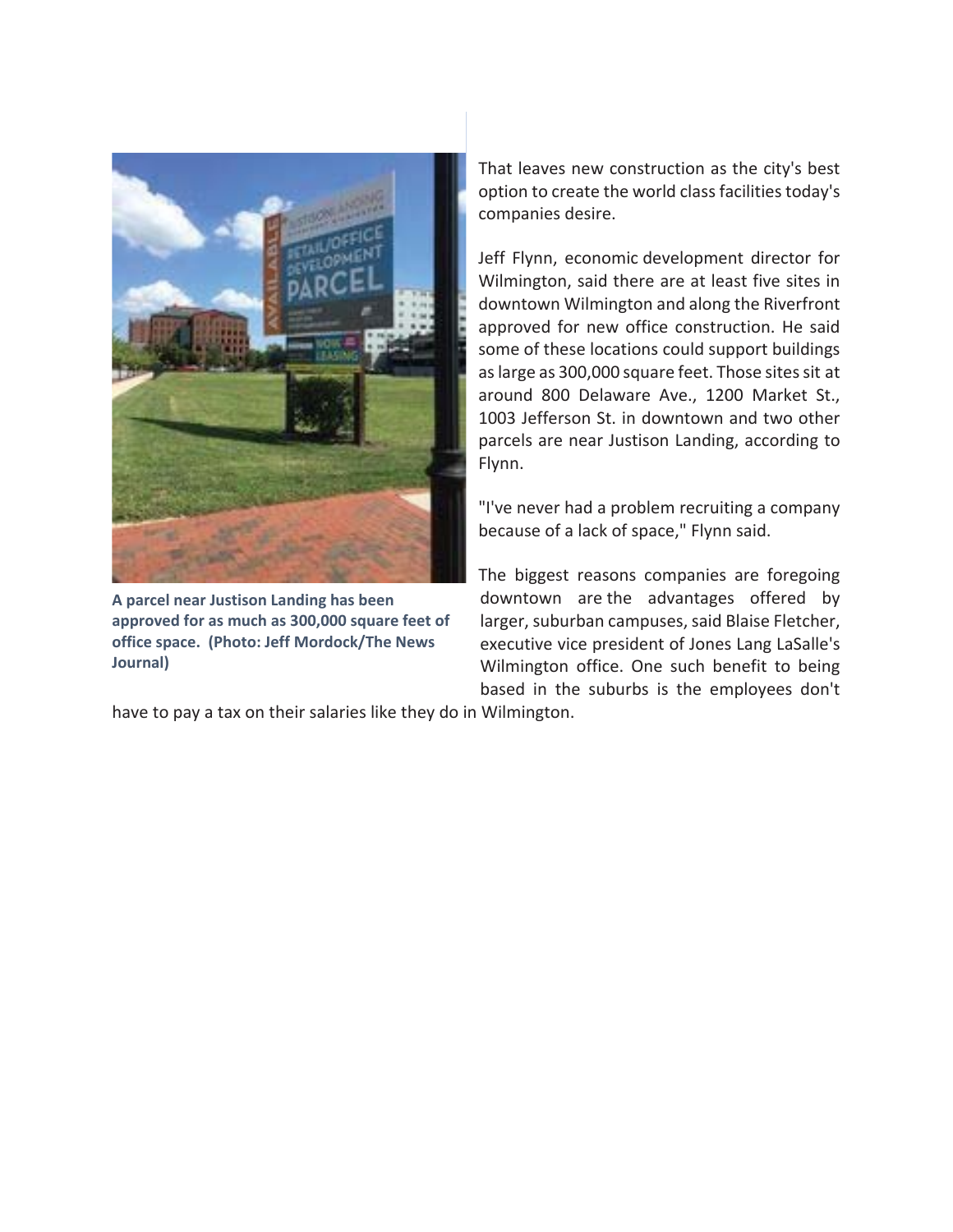

**Blaise Fletcher, executive vice president of Jones Lang LaSalle, in the conference room of his Wilmington office.(Photo: SUCHAT PEDERSON/THE NEWS JOURNAL)**

Wilmington's suburbs posted a 15.3 percent vacancy in the second quarter, according to the Jones Lang LaSalle report. Fletcher said the difference, while small, is indicative of the amenities offered by suburban locations such as free parking, easier access to roads, more space to grow and newer buildings.

Developers have started building 148,000 square feet of office space in Northern New Castle in second quarter, according to Jones Lang LaSalle.

Meanwhile, in downtown Wilmington, no shovels have hit the ground on a new office project this year.

"We've made strides to improve it, but there is a lack of amenities downtown," Fletcher said. "We just don't have the critical mass to make it an around-the-clock city."

Rich Heffron, president of the Delaware State Chamber of Commerce, said Wilmington's reputation for violent crime is also an impediment to luring companies looking to relocate. He did note, however, that the crime rate has improved recently, but it will take some time before the city's reputation changes.